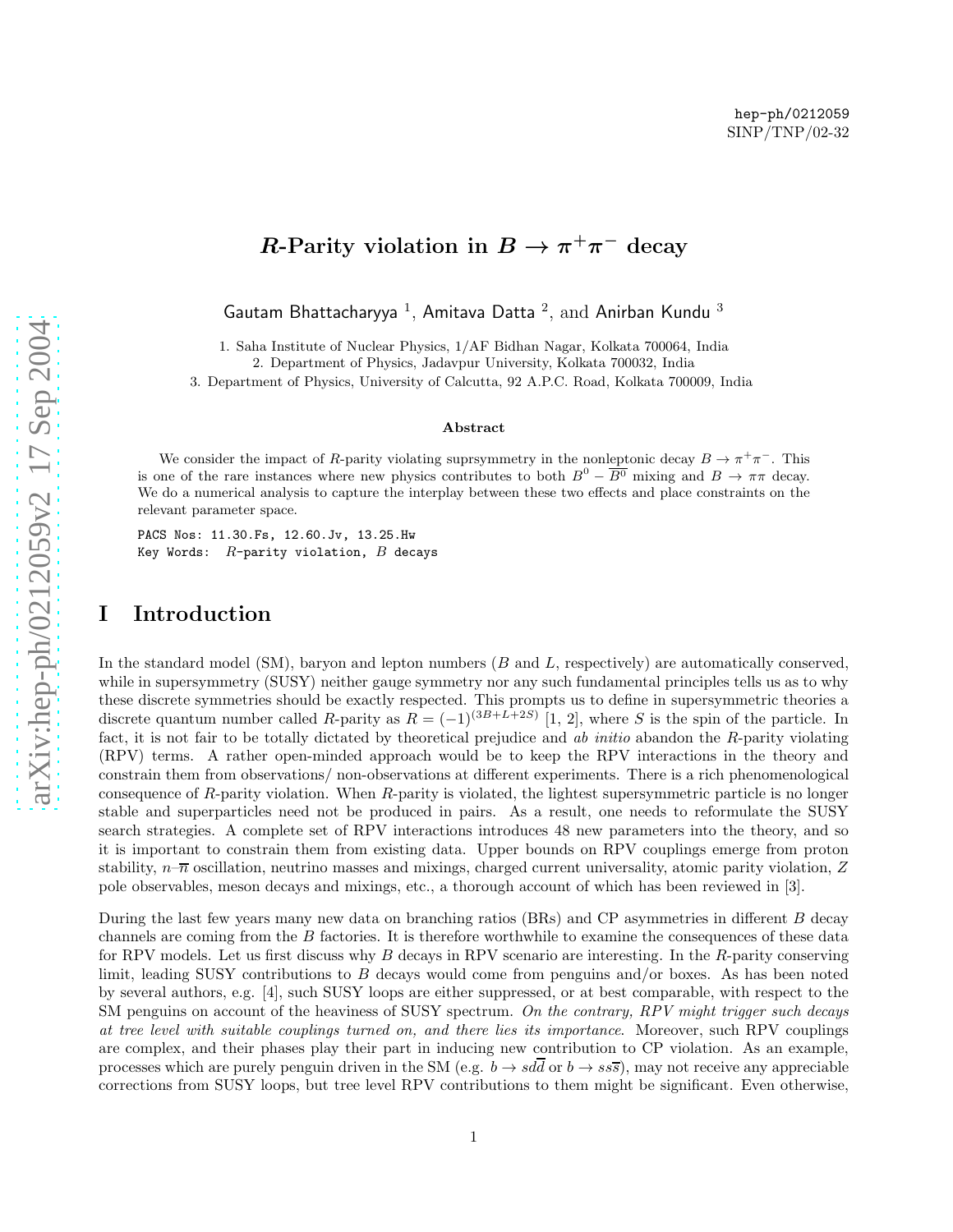in processes like  $b \to c\bar{c}s$  which is dominated by the SM tree diagram, a RPV tree contribution might have an effect in the extraction of the angle  $\beta$  of the unitarity triangle. All these effects in the context of B decaying into  $\pi K$ ,  $\phi K$ ,  $J/\psi K_S$  final states have been studied by many authors [5, 6].

In this paper we shall restrict ourselves to  $B \to \pi^+ \pi^-$  decay, and comment on other  $\pi\pi$  modes  $(\pi^0 \pi^0, \pi^0 \pi^{\pm})$ . The dominant SM contribution to  $B \to \pi^+\pi^-$  decay comes from a tree graph which has a suppression from  $V_{ub}$ . The RPV amplitude is driven by the product  $\lambda'_{i11}\lambda'^*_{i13}$ . For  $i=2$  and 3, the existing bound on this combination is rather modest  $(|\lambda'_{i11}\lambda'_{i13}| < 3.6 \times 10^{-3})$  [7]. The propagator of the RPV tree diagram is a slepton whose mass can be in the 100 GeV range. Thus the RPV amplitude can be comparable in size with the SM amplitude. It may be recalled at this stage that the presence of two interfering amplitudes of comparable magnitude is essential for a large direct CP violating asymmetry.

Additionally, the above product coupling contributes to the  $B^0 - \overline{B^0}$  mixing through box graphs [7], and that makes the situation more tricky. In fact, this is one of the very few situations where a new physics operator can contribute to both mixing and decay with amplitudes comparable, or possibly even larger, than the SM contributions. The angle  $\beta$  of the unitarity triangle is determined from the  $B^0 - \overline{B^0}$  mixing phase  $\phi_M$ . The SM box diagram yields  $\phi_M$  to be 2 $\beta$ . Now that the  $\lambda'_{i11}\lambda'^*_{i13}$  combination is turned on, there is new contribution not only to decay into  $\pi\pi$  final states but also to  $B^0 - \overline{B^0}$  mixing at the same time. The twin rôle of these specific product couplings for the  $\pi\pi$  final states thus adds a new twist and brings in significant calculational intricacies.

Now once the mixing phase gets contaminated, the immediate concern is what happens then to B decays into, for example,  $J/\psi K_S$  and  $\phi K_S$  final states? Supposing that only the above couplings, namely the  $\lambda'_{i11}\lambda'^*_{i13}$ combinations, are operative, there will not be any new contribution to the decay diagrams for the above final states, but the corresponding mixing induced asymmetries will get modified through new contribution to  $\phi_M$ . The CP asymmetries in the above channels are proportional to sin  $2\beta$  in the SM. Now both the asymmetries will measure not the angle  $\beta$  (defined as argument of  $V_{td}$ ) but some other  $\beta_{eff}$  carrying traces of new physics.

Now, as mentioned before, the  $\pi\pi$  final states from B decays require special attention as the given choice of RPV product couplings inducts new effects *simultaneously into mixing and decay*. Using the available data set on BRs and CP asymmetries (to be reviewed in the next section), we obtain useful constaints on the RPV product couplings. This is true even considering the fact that the present experimental errors are still quite large. For example, we obtain a new bound  $|\lambda'_{i11}\lambda'^*_{i13}| \leq 0.0022$  for a slepton mass of around 100 GeV, which is a marginal improvement over its existing bound of 0.0036. However, our bound is more general since we take into account the possibility of destructive interference between the SM and the RPV box amplitudes where as the previous bound was derived by saturating the experimental number by RPV box only. In addition, interesting correlations among  $\gamma$  (another angle of the unitarity triangle), the weak phase of the RPV product coupling, and the strong phase difference between the SM and RPV amplitudes emerge. It is to be noted that our primary aim is to put an upper bound on new physics parameters (RPV couplings) using the standard technique of accomodating as much of new physics as possible in the space between experimental data and SM predictions in the  $B \to \pi^+\pi^-$  channel. In the process, we observe a simultaneous enhancement of the BR in  $\pi^0\pi^0$  final state which is a big bonus in view of recent data showing large BR in this channel for which the SM prediction is too low.

### II Review of data and the relevant formulae

Data is available on all  $\pi\pi$  modes. Let us first look at the BRs (multiplied by  $10^6$ ) as they stand in ICHEP 2004 [8]:

$$
Br(B \to \pi^+\pi^-) = 4.6 \pm 0.4; \nBr(B \to \pi^0\pi^0) = 1.51 \pm 0.28; \nBr(B^{\pm} \to \pi^{\pm}\pi^0) = 5.5 \pm 0.6.
$$
\n(1)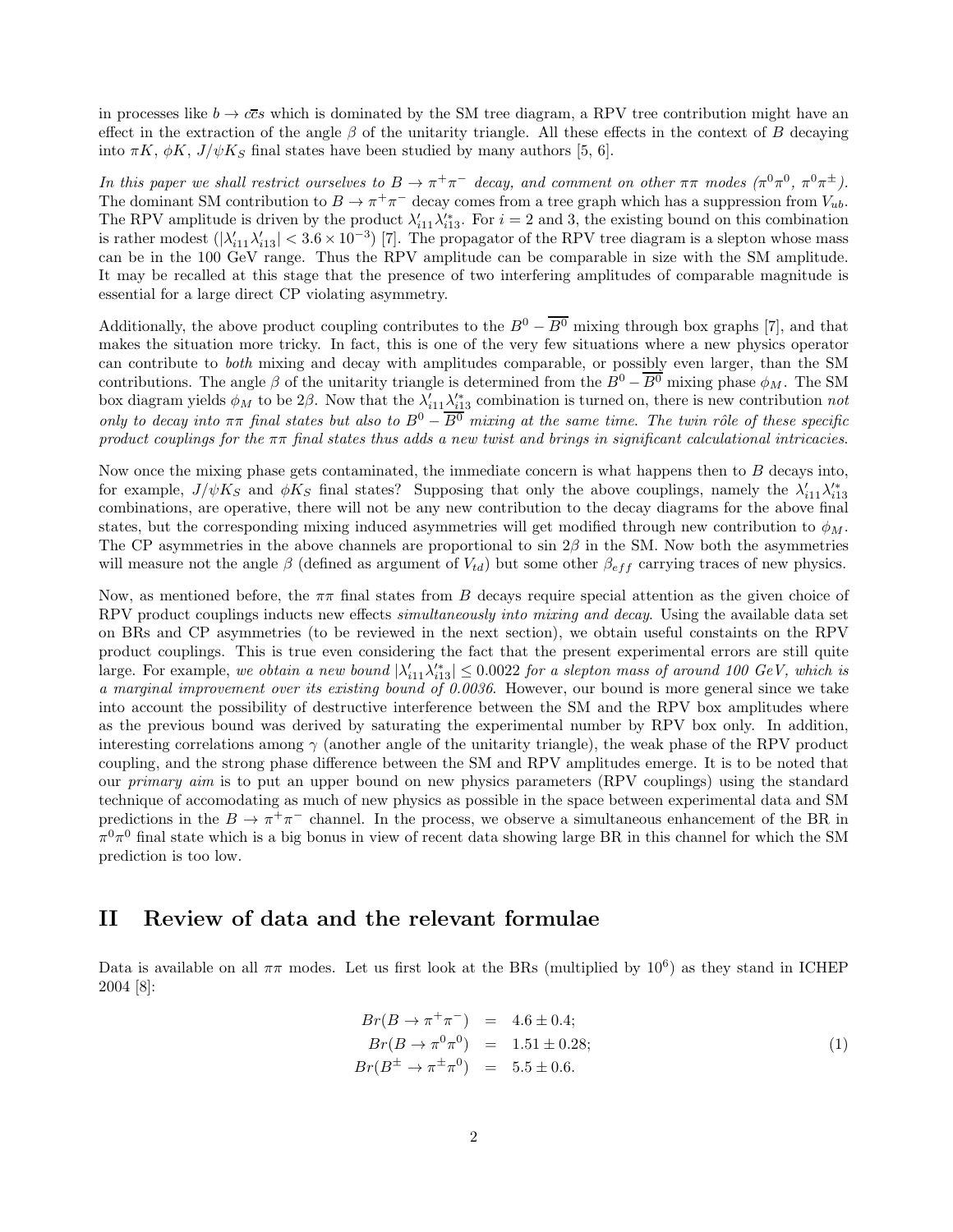We use B to indicate a flavor-untagged  $B^0$  or  $\overline{B^0}$ . Defining

$$
\lambda = \exp(-i2\beta)\langle \pi^+\pi^-|\mathcal{H}|\overline{B^0}\rangle/\langle \pi^+\pi^-|\mathcal{H}|B^0\rangle,\tag{2}
$$

and the direct and mixing induced CP asymmetries as

$$
a_{CP}^d = (1 - |\lambda|^2)/(1 + |\lambda|^2), \quad a_{CP}^m = 2\text{Im}\lambda/(1 + |\lambda|^2),\tag{3}
$$

we write their present experimental numbers [8] as

$$
S_{\pi\pi} = -a_{CP}^{m} = -0.74 \pm 0.16,
$$
  
\n
$$
C_{\pi\pi} = a_{CP}^{d} = -0.46 \pm 0.13,
$$
  
\n
$$
A_{CP}(\pi^{+}\pi^{0}) = 0.01 \pm 0.07,
$$
  
\n
$$
A_{CP}(\pi^{0}\pi^{0}) = -0.28 \pm 0.39.
$$
\n(4)

The quantities  $a_{CP}^d$  and  $a_{CP}^m$  are obtained from the time-dependent measurement on B:

$$
a_{\pi^+\pi^-}^{dm}(t) = \frac{\Gamma(B^0(t) \to \pi^+\pi^-) - \Gamma(\overline{B^0}(t) \to \pi^+\pi^-)}{\Gamma(B^0(t) \to \pi^+\pi^-) + \Gamma(\overline{B^0}(t) \to \pi^+\pi^-)}
$$
  
= 
$$
a_{CP}^d \cos \Delta mt + a_{CP}^m \sin \Delta mt,
$$
 (5)

where  $\Delta m$  is the mass difference between the two mass eigenstates.

To motivate our further discussions, let us assume temporarily that only two interfering amplitudes contribute to the  $\overline{B^0} \to \pi^+ \pi^-$  and denote them by

$$
a_1 \exp(i\phi_1) \exp(i\delta_1)
$$
 and  $a_2 \exp(i\phi_2) \exp(i\delta_2)$ ,

where  $\phi_i$ 's and  $\delta_i$ 's  $(i = 1, 2)$  are the weak and the strong phases, respectively. We also use the notation

$$
\Delta \delta = \delta_2 - \delta_1; \quad \Delta \phi = \phi_2 - \phi_1. \tag{6}
$$

We, however, wish to emphasize that for the actual numerical analyses, we will take into account not only the SM tree diagram but also the SM penguin amplitudes as well<sup>1</sup>, in addition to new physics contributions.

The observables  $a_{CP}^d$  and  $a_{CP}^m$  can be expressed in terms of the above parameters. One obtains

$$
a_{CP}^d = \frac{1 - |\lambda_{\pi\pi}|^2}{1 + |\lambda_{\pi\pi}|^2} = \frac{2a_1a_2\sin\Delta\phi\sin\Delta\delta}{a_1^2 + a_2^2 + 2a_1a_2\cos\Delta\phi\cos\Delta\delta},\tag{7}
$$

and 
$$
a_{CP}^m = \frac{2 \operatorname{Im} \lambda_{\pi \pi}}{1 + |\lambda_{\pi \pi}|^2}
$$
, where (8)

$$
\lambda_{\pi\pi} = e^{-i\phi_M} \frac{\langle \pi^+\pi^-|\mathcal{H}_{eff}|\overline{B_q}\rangle}{\langle \pi^+\pi^-|\mathcal{H}_{eff}|B_q\rangle} = \eta_{CP}e^{i(-\phi_M+2\phi_1)} \frac{\left(a_1^2 + a_2^2e^{2i\Delta\phi} + 2a_1a_2e^{i\Delta\phi}\cos\Delta\delta\right)}{\left(a_1^2 + a_2^2 + 2a_1a_2\cos(\Delta\delta - \Delta\phi)\right)}.
$$
(9)

Here  $\phi_M$  is the phase of the  $B^0 - \overline{B^0}$  mixing amplitude (this may include phases from the CKM elements as well as phases from new physics), and  $\eta_{CP}$  is the CP eigenvalue (+1) for the final state  $\pi^+\pi^-$ .

For the sake of completeness we also include the expressions for the  $BR(B \to \pi^+ \pi^-)$ :

$$
BR(B^0 \to \pi^+ \pi^-) \sim a_1^2 + a_2^2 + 2a_1 a_2 \cos(\Delta \delta - \Delta \phi),
$$
  
\n
$$
BR(\overline{B^0} \to \pi^+ \pi^-) \sim a_1^2 + a_2^2 + 2a_1 a_2 \cos(\Delta \delta + \Delta \phi),
$$
\n(10)

where the phase space factors have been suppressed. When one averages over these two terms, one obtains the expression in the denominator of Eq. (7).

<sup>&</sup>lt;sup>1</sup>The SM amplitudes in the naive factorization approach are given in Eq.  $(A1)$  of Appendix-A in Ref. [9].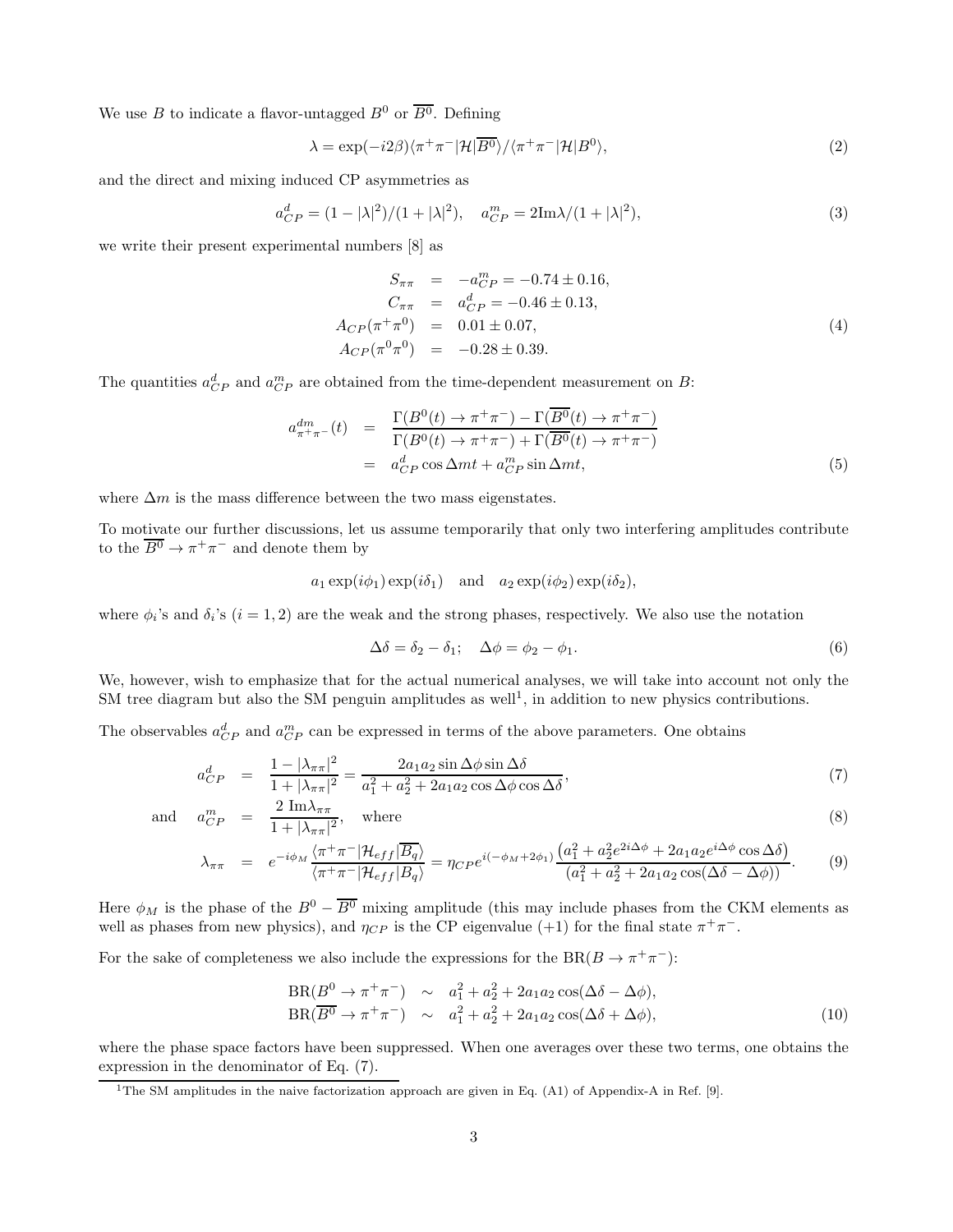In the SM  $a_1$  and  $a_2$  are identified with the tree and the top-mediated strong penguin amplitudes, respectively, so that  $\phi_1 = -\gamma$ ,  $\phi_2 = \beta$  and  $\phi_M = 2\beta$ . One expects  $a_2$  to be suppressed with respect to  $a_1$  due to the standard loop suppression factors. This is an approximate representation of the standard form of the amplitudes found in the literature [10], where both charm- and up-quark mediated strong penguins, as well as the electroweak penguins, are taken into account. One usually decomposes the top-penguin into terms proportional to  $V_{ub}V_{ud}^*$ and  $V_{cb}V_{cd}^*$  using the unitarity relationship. The term proportional to  $V_{ub}V_{ud}^*$  is dumped with the tree amplitude, since all of them carry the same weak phase, and this combination is usually called  $T_c$ . The terms proportional to  $V_{cb}V_{cd}^*$  does not have any weak phase in the leading order of the Wolfenstein representation; this group is called  $P_c$ . The electroweak penguins are expected to be much smaller than both  $T_c$  and  $P_c$ , and they can be neglected, or treated separately, depending upon the precision required. In the approximation that the penguins are much smaller than the tree amplitude, and among the penguins, the top-quark mediated one is the dominant, we can use the numbers quoted in the literature for  $T_c$  and  $P_c$  for  $a_1$  and  $a_2$ , respectively. As a standard prediction in all theoretical models, one finds  $|P_c/T_c| \sim 0.25 - 0.35$  [11]. Thus the observable  $a_{CP}^d$  appears to be small in the SM. Moreover, as we shall see below, the measured BR for  $\pi^+\pi^-$  mode turns out to be a bit smaller than the SM prediction, the degree of discrepancy depending upon the method of calculation.

Thus, the explanation of the BR( $B \to \pi^+\pi^-$ ) data needs a destructive interference between the two amplitudes leading to large  $|\cos \Delta \delta|$ . On the other hand, large asymmetry as experimentally measured requires large  $|\sin \Delta \delta|$ . These twin requirements constrain the parameter space.

# ${\rm III}\quad \text{The }B^0-\overline{B^0}\text{ mixing and }B\to \pi^+\pi^- \text{ decay in }R\text{-parity violating}$ supersymmetry

It is well known that in order to avoid rapid proton decay one cannot have both lepton number and baryon number violating RPV model, and we shall work with a lepton number violating one. This leads to slepton/sneutrino mediatedBdecays, and slepton/sneutrino/squark mediated  $B^0 - \overline{B^0}$  mixing. We start with the superpotential

$$
\mathcal{W}_{\lambda'} = \lambda'_{ijk} L_i Q_j D_k^c,\tag{11}
$$

where  $i, j, k = 1, 2, 3$  are quark and lepton generation indices; L and Q are the SU(2)-doublet lepton and quark superfields and  $D^c$  is the SU(2)-singlet down-type quark superfield, respectively. For the process  $B \to \pi^+\pi^-$ , the relevant four-Fermi operator is of the form

$$
\mathcal{H}_{\lambda'} = \frac{\lambda'_{i11} \lambda'^*_{i13}}{2m_{\tilde{e}_{L_i}}^2} (\overline{u}\gamma^\mu P_L u)_{8} (\overline{d}\gamma_\mu P_R b)_{8} + \text{h.c.}
$$
\n(12)

where  $P_R(P_L) = (1 + (-)\gamma_5)/2$ , and the subscript 8 denotes a color octet combination. In the above formula i is the generation index of the slepton. The current bound on  $\lambda'_{111}$  is too restrictive  $(|\lambda'_{111}| < 3.5 \times 10^{-4}$ [3]), which rules out the possibility that this coupling plays any significant role inBdecays. For  $i = 2$  or 3, the bound on the product  $\lambda'_{i11}\lambda'^*_{i13}$  is rather modest  $(|\lambda'_{i11}\lambda'^*_{i13}| < 3.6 \times 10^{-3})$  [7]. Following the standard practice we shall assume that the RPV couplings are hierarchical *i.e.*, only one combination of the couplings is numerically significant. For simplicity we choose to ignore the RPV penguin contributions, which are expected to be small even compared to the SM penguin amplitudes; this follows from the smallness of the relevant RPV couplings compared to the SM gauge couplings. The bounds on the RPV couplings that we eventually derive are insensitive to the inclusion of RPV penguins.

There is a much stronger bound on the product couplings of the type  $\lambda'_{i13}\lambda'_{i31} \leq 8.10^{-8}$  from tree-level  $B^0 - \overline{B^0}$ mixing (see [3]); however, we consider only one type of product coupling to be nonzero (namely,  $\lambda'_{i11}\lambda'^*_{i13}$ ) in our analysis.

Our discussion of  $B^0 - \overline{B^0}$  mixing in the framework of an L-violating RPV model follows that of [12]. The off-diagonal element in the 2 × 2 effective Hamiltonian causes the  $B^0 - \overline{B^0}$  mixing. The mass difference between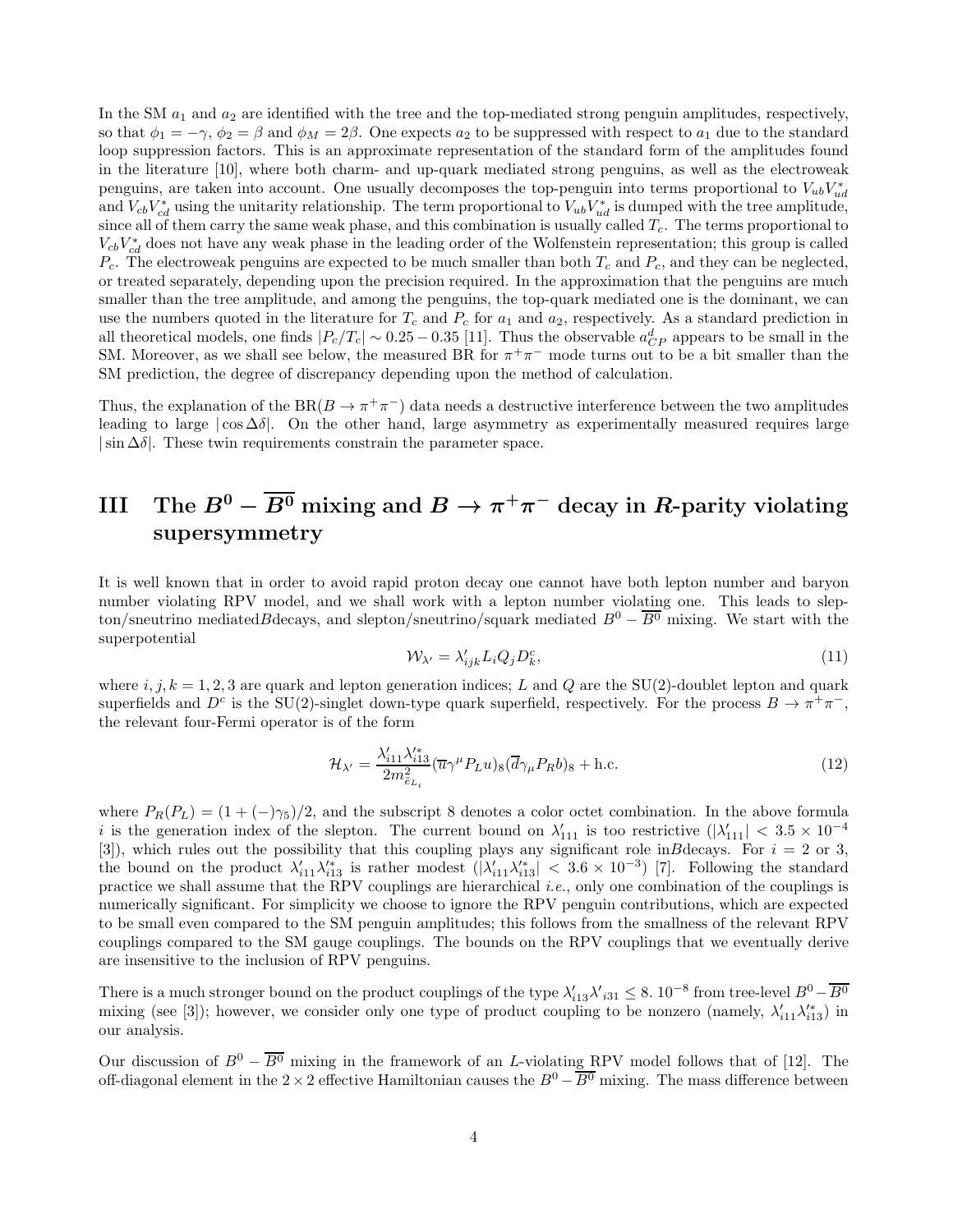the two mass eigenstates  $\Delta M$  is given by (following the convention of [13])

$$
\Delta M = 2|M_{12}|,\tag{13}
$$

with the valid approximation  $|M_{12}| \gg |\Gamma_{12}|$ . Let the SM amplitude be

$$
|M_{12}^{SM}| \exp(-2i\theta_{SM}) \tag{14}
$$

where  $\theta_{SM} = \beta$  for the  $B^0 - \overline{B^0}$  system. We follow the  $(\alpha, \beta, \gamma)$  convention for the unitarity triangle [13].

If we have n number of new physics (NP) amplitudes with weak phases  $\theta_n$ , one can write

$$
M_{12} = |M_{12}^{SM}| \exp(-2i\theta_{SM}) + \sum_{i=1}^{n} |M_{12}^{i}| \exp(-2i\theta_{i}).
$$
\n(15)

This immediately gives the effective mixing phase  $\theta_{eff}$  as

$$
\theta_{eff} = \frac{1}{2} \arctan \frac{|M_{12}^{SM}| \sin(2\theta_{SM}) + \sum_{i} |M_{12}^{i}| \sin(2\theta_{i})}{|M_{12}^{SM}| \cos(2\theta_{SM}) + \sum_{i} |M_{12}^{i}| \cos(2\theta_{i})},
$$
(16)

and the mass difference between mass eigenstates as

$$
\Delta M = 2 \left[ |M_{12}^{SM}|^2 + \sum_{i} |M_{12}^{i}|^2 + 2|M_{12}^{SM}| \sum_{i} |M_{12}^{i}| \cos 2(\theta_{SM} - \theta_{i}) + 2 \sum_{i} \sum_{j>i} |M_{12}^{j}| |M_{12}^{i}| \cos 2(\theta_{j} - \theta_{i}) \right]^{1/2}.
$$
\n(17)

These are going to be our basic formulae. The only task is to find  $M_{12}^i$  and  $\theta_i$ .

The SM mixing amplitude, dominated by the top-quark loop, is

$$
M_{12}^{SM} \equiv \frac{\langle \overline{B^0} | H_{eff}^{SM} | B^0 \rangle}{2m_B} = \frac{G_F^2}{6\pi^2} (V_{td} V_{tb}^*)^2 \eta_B m_B f_B^2 B_B m_W^2 S_0(x_t).
$$
 (18)

where

$$
S_0(x) = \frac{4x - 11x^2 + x^3}{4(1 - x)^2} - \frac{3x^3 \ln x}{2(1 - x)^3}.
$$
\n(19)

It is easy to check from the RPV superpotential that there are two different kind of boxes that contribute to  $B^0 - \overline{B^0}$  mixing: first, the one where one has two sfermions flowing inside the loop, alongwith two SM fermions [14], and secondly, the one where one slepton, one W (or charged Higgs or Goldstone) and two up quarks complete the loop [7]. It is obvious that the first amplitude is proportional to the product of four  $\lambda'$  type couplings, and the second to the product of two  $\lambda'$  type couplings times  $G_F$ . We call them L4 and L2 boxes, respectively. The detailed calculations including the QCD corrections at the next-to-leading order (NLO), which we follow in our present analysis, may be found in [12].

In the presence of RPV, the  $\Delta B = 2$  effective Hamiltonian can be written as

$$
\mathcal{H}_{eff}^{\Delta B=2} = \sum_{i=1}^{5} c_i(\mu) O_i(\mu) + \sum_{i=1}^{3} \tilde{c}_i(\mu) \tilde{O}_i(\mu) + \text{h.c.}
$$
\n(20)

where  $\mu$  is the regularization scale, and

$$
O_1 = (\overline{b}\gamma^{\mu} P_L d)_{1} (\overline{b}\gamma_{\mu} P_L d)_{1},
$$
  
\n
$$
O_2 = (\overline{b} P_R d)_{1} (\overline{b} P_R d)_{1},
$$
  
\n
$$
O_3 = (\overline{b} P_R d)_{8} (\overline{b} P_R d)_{8},
$$
  
\n
$$
O_4 = (\overline{b} P_L d)_{1} (\overline{b} P_R d)_{1},
$$
  
\n
$$
O_5 = (\overline{b} P_L d)_{8} (\overline{b} P_R d)_{8},
$$
  
\n(21)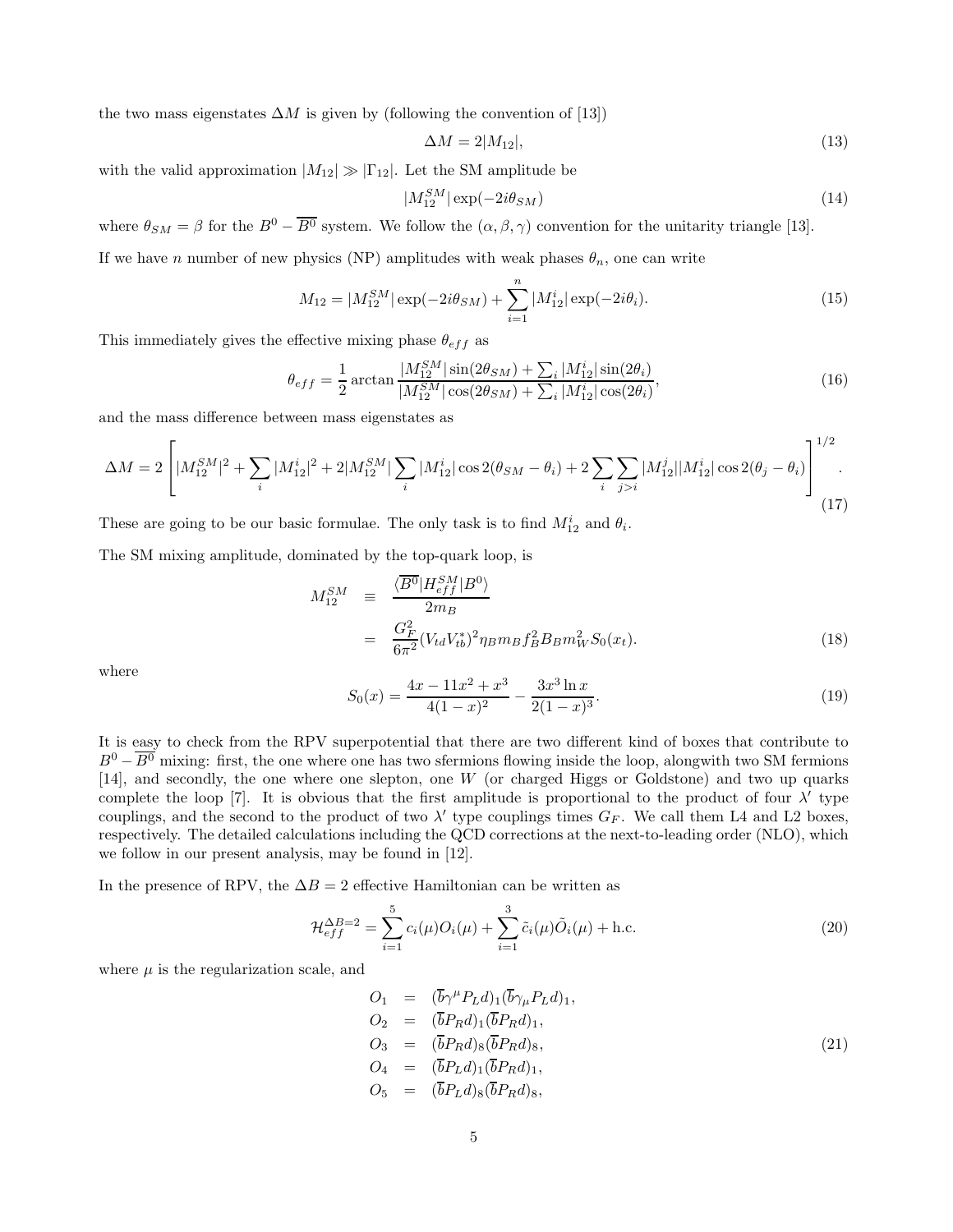where  $P_{R(L)} = (1 + (-)\gamma_5)/2$ . The subscripts 1 and 8 indicate whether the currents are in colour-singlet or in colour-octet combination. The  $\tilde{O}_i$ s are obtained from corresponding  $O_i$ s by replacing  $L \leftrightarrow R$ . The Wilson coefficients  $c_i$  and  $\tilde{c}_i$  at  $q^2 = m_W^2$  and at the low energy scale have been taken from [15].

Now we come to the decay amplitude. The matrix element of the RPV operator for  $B \to \pi^+\pi^-$  is given, using conventional factorization [9], by

$$
\langle \pi^+ \pi^- | \mathcal{H}_{\lambda'} | \overline{B^0} \rangle = -\frac{1}{4} \frac{\lambda'_{i11} \lambda'^*_{i13}}{m_{\tilde{e}_{L_i}}^2} \frac{m_{\pi}^2}{(m_d + m_u)(m_b - m_u)} f_{\pi} F_0^{B \to \pi} (m_{\pi}^2) (m_B^2 - m_{\pi}^2)
$$
(22)

where  $f_{\pi}$  is the pion decay constant and  $F_0$  is the Bauer-Stech-Wirbel (BSW) form factor. We use conventional factorization [9] for simplicity.

### IV Numerical results

We now turn to the numerical results. The calculational intricacies leading to our results are two-fold. First, we must bring in the RPV box diagram for reasons discussed above. The dependence on the weak phase associated with the complex RPV product couplings  $\lambda'_{i11}\lambda'^*_{i13}$  is therefore rather involved and intriguing. Second, although for illustration we have often discussed in the text the interference of SM tree and RPV tree amplitudes only, leading to CP asymmetries in the  $B \to \pi\pi$  channel, for actual numerical details we have included the SM penguin as the third interfering amplitude, and its effect is numerically non-negligible. Although the introduction of RPV introduces a few more parameters (see below), we now have sufficient number of constraints. As a consequence, the new results, in particular the constraints on the magnitude of sin  $\Delta\delta$  and the product coupling  $\lambda'_{i11}\lambda'^*_{i13}$  have a very restrictive pattern.

The RPV model introduces four extra parameters compared to the SM: (a) the left slepton and sneutrino masses, which are equal up to the SU(2) breaking D-terms, (b) the magnitude of the product  $\lambda'_{i11}\lambda'^*_{i13}$  (which according to our convention can be either positive or negative), (c) the phase of this product, hereafter called  $\phi$  or the weak RPV phase, which can have any value between 0 and  $\pi$  to maintain consistency with the sign convention in (b), and (d) the strong phase between the SM tree and the RPV amplitudes varying between 0 and  $2\pi$ . We fix the slepton mass at 100 GeV which is consistent with the current bound coming from direct searches. The squarks are taken to be degenerate with the sleptons. Even though that is unrealistic from the Tevatron data, the numbers change only marginally. The magnitude of the product coupling and the remaining two parameters are randomly varied within their allowed ranges or bounds.

In order to carry out the numerical analysis we need some more inputs like quark masses, form factors and the relevant CKM elements. We use  $m_u = 4.2$  MeV,  $m_d = 7.6$  MeV,  $m_b = 4.88$  GeV, pion decay constant  $f_{\pi} = 132$ MeV, and the decay form factor in the BSW model  $F_0^{B\to\pi}(m_\pi^2) = 0.39$ . The relevant Wilson coefficients for  $b \to d$  transition in the LO scheme are taken from [9]. We expect the strong phase difference between the SM tree and the SM penguin amplitudes to be small, but do not impose it as a constraint. The CKM parameters whose values are not precisely known have been varied randomly within the range allowed by the CKM fit [16]. In particular  $V_{td}$  is allowed to lie in the range between 0.0030 and 0.0096. Arguably such ranges may change in the presence of RPV, since the  $B^0 - \overline{B^0}$  mixing amplitude and the resulting mass difference of B meson mass eigenstates ( $\Delta m_{B0}$ ), an important ingredient of the CKM fit, are affected for reasons discussed above. In order to compensate for the restricted inputs we have not constrained the weak phase  $\gamma$  within the SM range, but varied it randomly in the entire range of 0 to  $\pi$  <sup>2</sup>. The other important input parameter  $\sin(2\beta)$  has been varied in the range allowed by the CKM fit:  $0.725 \pm 0.033$  at 68% C.L. [16]. The justification for using such limits is that the usual CKM fit without the direct measurement of CP asymmetries yields  $sin(2\beta)$  very close to this range. We have checked that none of our results, apart from the allowed range of RPV weak phase, depends

<sup>&</sup>lt;sup>2</sup>The angle  $\gamma$  is expected to lie in the first quadrant from the CKM fit when  $B^0 - \overline{B^0}$  mixing data, *i.e.*,  $\Delta m_{B0}$ , is taken into account. Once we entertain the possibility of new physics in  $B^0 - \overline{B^0}$  mixing, that constraint is no longer applicable, and there is a second possible solution, with  $\gamma$  in the second quadrant [16].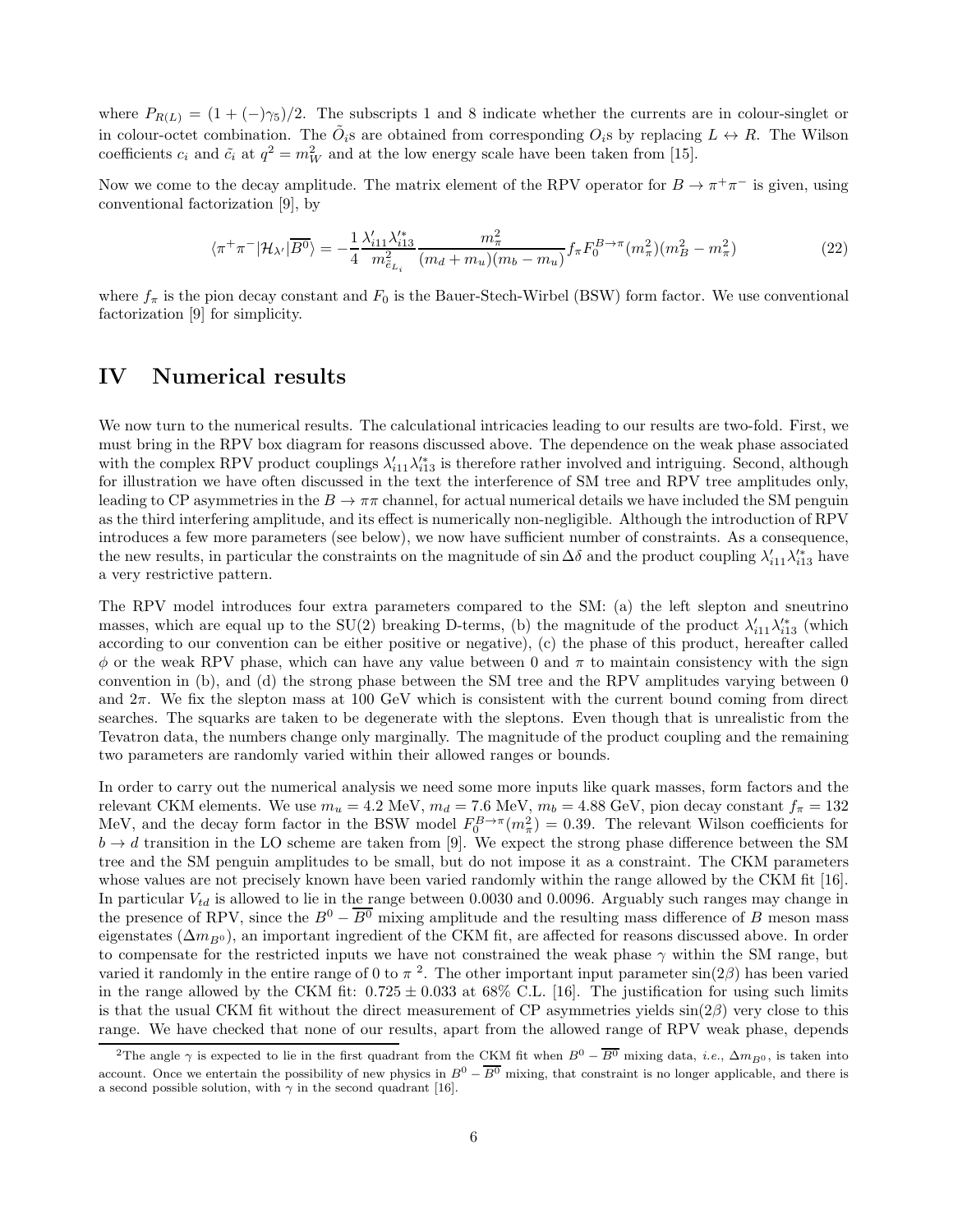sensitively on the choice of the angle  $\beta$ , and thus this analysis holds for some other slightly different CKM fits too.

The origin of the strong phase can at present only be modeled. In naive factorization, admittedly, there cannot be any strong phase between two tree amplitudes. But in pQCD, dynamical enhancement of annihilation and exchange topologies play a significant part in generating a significant strong phase difference. Our approach has been the following: (i) we have used factorization model as a simplistic approach to calculate amplitudes, but (ii) we have treated the strong phase difference between the dominant interfering amplitudes as a *phenomenological* parameter.



Figure 1: Correlation of  $S_{\pi\pi}$  and  $C_{\pi\pi}$ .

As stated above the effective Hamiltonian in Eq. (13) also leads to a pair of new box amplitudes for  $B^0 - \overline{B^0}$ mixing, viz., L2 and L4. The first kind has two  $\lambda'$  vertices, two SU(2) gauge couplings, and two up quarks, one slepton and one W inside the box. We have neglected, for simplicity, the imaginary part which arises in this diagram from cutting the up quark lines. The second type has four  $\lambda'$  vertices. Neglecting the SM box completely, and taking the product coupling to be real, the authors in [7] found the conservative bound  $|\lambda'_{i11}\lambda'_{i13}| \leq 3.6\times10^{-3}$ . We, on the other hand, take into account the SM box and the possible phase of the RPV product coupling which is randomly varied over the range already given. This, as discussed above, modifies the phase  $\phi_M$  from its SM value of 2β to 2 $\beta_{eff}$ . We now impose the constraint that  $\sin(2\beta_{eff})$  should satisfy the observed CP-asymmetry in the  $B \to J/\psi K_S$  channel (*i.e.*,  $\beta_{eff}$ , which is a combination of  $\beta$ , RPV weak phase  $\phi$ , and the box amplitudes, should satisfy  $0.692 \le \sin(2\beta_{eff}) \le 0.758$ .

We next list all the constraints imposed in our study of the allowed space of the RPV parameters: (i)  $\Delta m_{B^0}$ , (ii) CP asymmetry from the decay  $B \to J/\psi K_S$ , (iii)  $BR(B \to \pi^+ \pi^-)$ , and (iv) the asymmetries  $C_{\pi\pi}$  and  $S_{\pi\pi}$ . In addition, we also impose the model independent constraint  $S_{\pi\pi}^2 + C_{\pi\pi}^2 < 1$ . All the experimental numbers are taken at  $1\sigma$ .

The random variation of the parameters subject to the constraints as discussed above leads to the scatter plots displayed in Figures 1 and 2. The following salient features are to be noted.

1. From Figure 1, one can see that though  $C_{\pi\pi}$  can be accomodated over its entire range,  $S_{\pi\pi}$  has a rather narrow allowed range:  $-0.67 < S_{\pi\pi} < -0.58$ . The correlation between  $C_{\pi\pi}$  and  $S_{\pi\pi}$  is also to be noted.

2. The unitarity triangle angle  $\gamma$  lies in the second quadrant: 112<sup>°</sup>  $\lt \gamma \lt 146$ <sup>°</sup>. This range changes a bit if we change the allowed range of  $\sin(2\beta_{eff})$ . However, in no case it goes to the first quadrant, as happens in the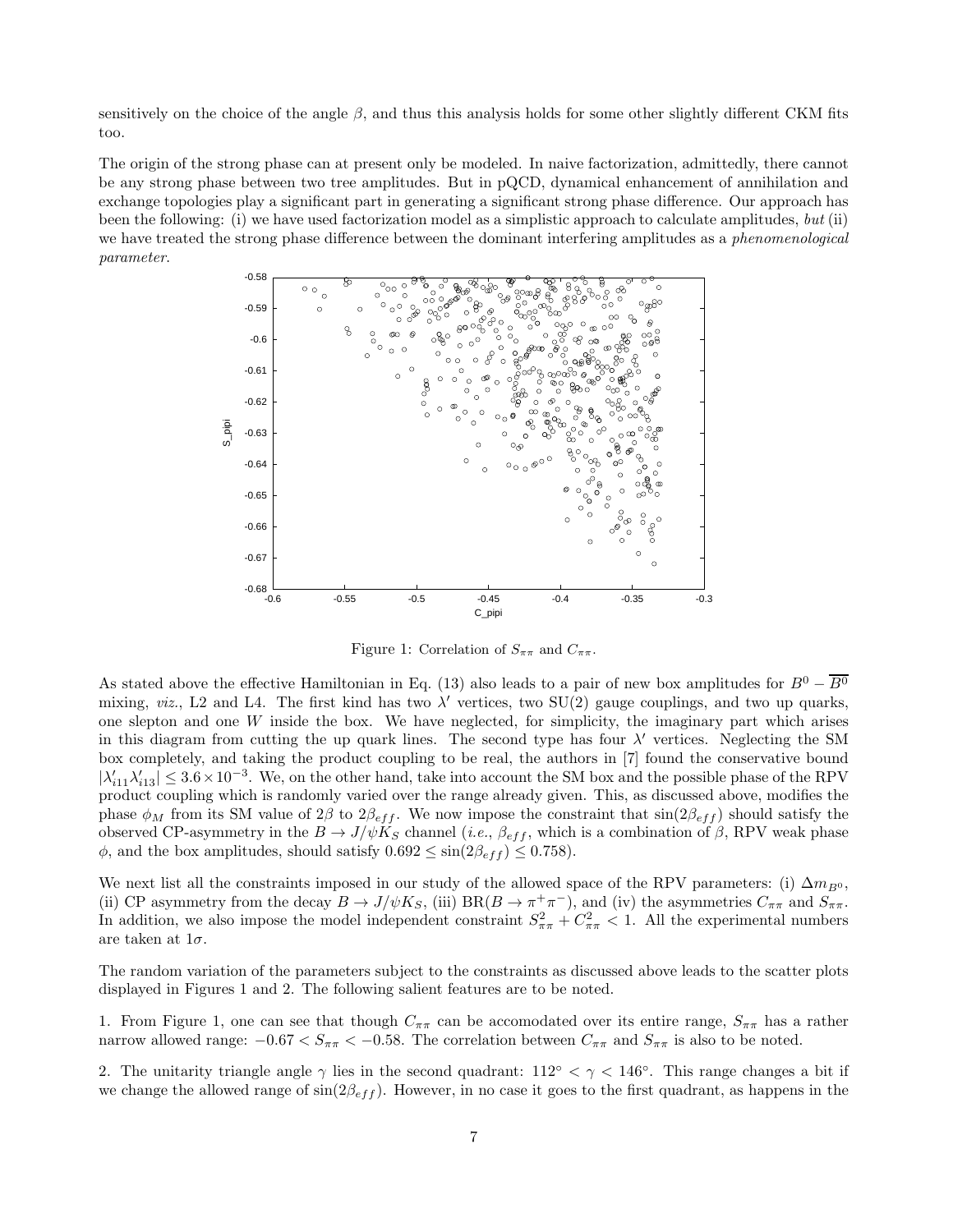pure SM case. This is understandable: one needs to have destructive interference between the SM tree and the SM penguin amplitudes to lower the BR. If one tries to do this entirely with the RPV amplitude one ends up with unaceptable values of  $S_{\pi\pi}$  and  $C_{\pi\pi}$ . The above range of  $\gamma$  should not be interpreted as in conflict with the standard CKM fit results. The reason is that once we have new physics in  $B^0 - \overline{B^0}$  mixing, the  $V_{td}$  and  $\sin(2\beta)$ constraints no longer apply. Also note that the  $B \to \pi K$  analysis predicts  $\gamma$  in the second quadrant [10].

3. The RPV coupling has a new upper bound for 100 GeV sfermions (see Figure 2),

$$
|\lambda'_{i11}\lambda'^*_{i13}| \le 2.2 \times 10^{-3}.\tag{23}
$$

The RPV weak phase lies in the third quadrant if this coupling is taken to be positive. This bound is more or less stable against the variation of  $\beta$ .

4. The strong phase difference between the SM tree and the SM penguin amplitudes can be kept small, as dictated by different theoretical models<sup>3</sup>. On the other hand, the strong phase difference between the SM tree and the RPV amplitudes, treated as a phenomenological parameter, has a very restrictive range:  $-40° < \delta < 40°$ . The reason for this restriction is that the CP asymmetries are mainly controlled by the SM tree and the RPV amplitudes.



Figure 2: Allowed parameter space for the magnitude and the phase of the product coupling  $\lambda'_{i11}\lambda'^*_{i13}$ .

A comment on the robustness of our bound on the product coupling is now in order. If we vary the experimental data by  $\pm 2\sigma$  and allow for the uncertainties of the involved parameters, the constraint in Eq. (23) relaxes by about 20%.

So far we have focussed our attention on the quark level process  $b \to u\overline{u}d$  and studied its impact in  $B \to \pi^+\pi^$ decay. It is now time to wonder what would be the impact of the SU(2) conjugate quark level process  $b \to d\bar{d}d$ ? Both operators contributes to  $B \to \pi^0 \pi^0$  and to understand the nature of the SM and RPV contributions to this process it is important to recall that the quark composition of  $\pi^0$  is the antisymmetric combination  $(u\overline{u} - d\overline{d})/\sqrt{2}$ . In the SM, while  $b \to u\overline{u}d$  corresponds to a colour suppressed tree diagram,  $b \to d\overline{d}d$  can proceed only through penguin graphs. It turns out that a part of the  $b \to d\bar{d}d$  RPV amplitude is almost exactly (upto the SU(2) D-term splitting between sleptons and sneutrinos) cancelled by the corresponding  $b \to u\overline{u}d$ 

 $3$ Our analysis has been carried out in the context of naive factorization [17, 9] model. The strong phase is small here, since that comes only from the imaginary part of the respective Wilson coefficients. It is also small in QCD factorization model. In pQCD [18] it is not so small since the annihilation topologies are taken into account. However, one should note that the pQCD analysis uses  $T_c$  and  $P_c$ , which are not exactly identical to our tree and penguin amplitudes, respectively.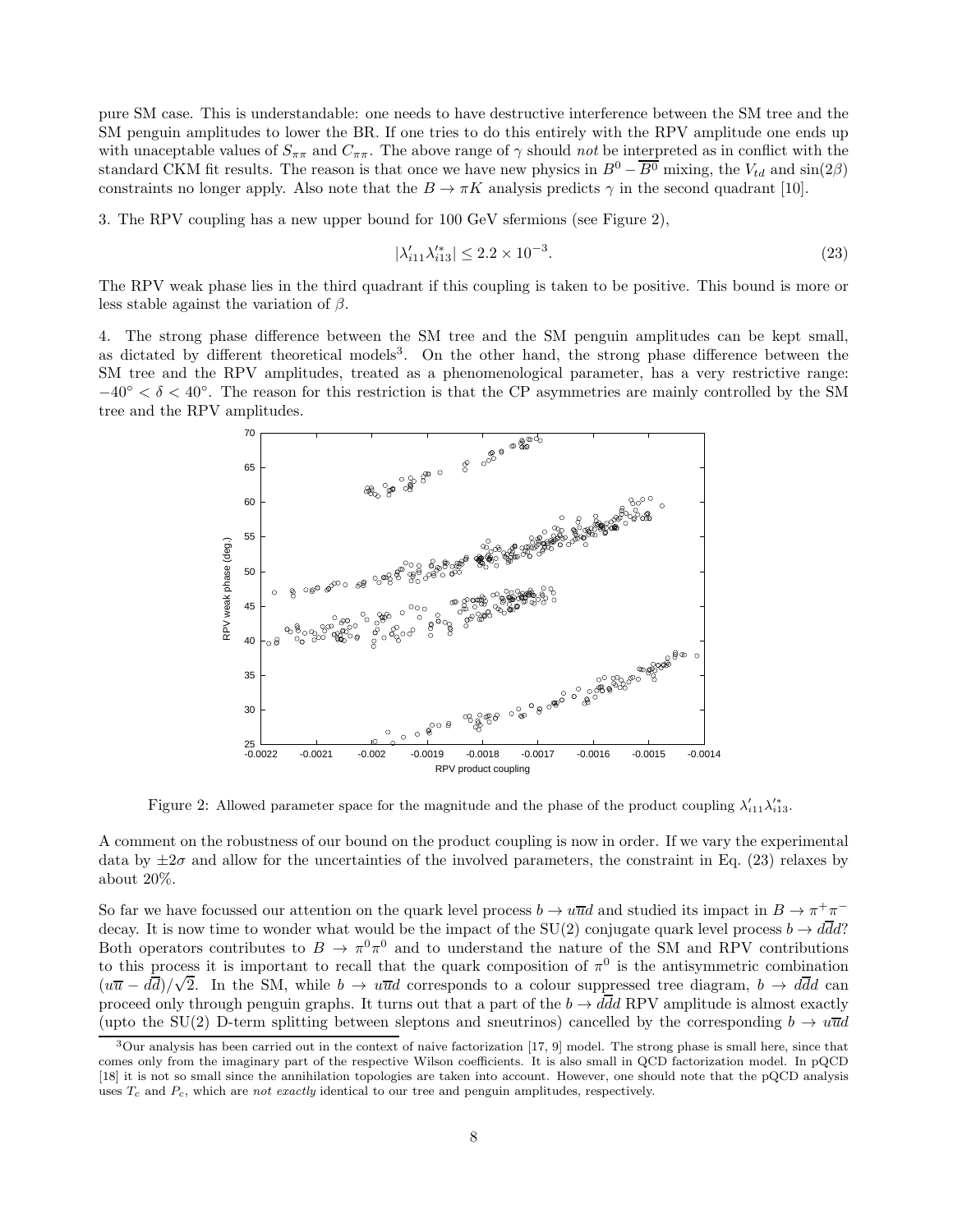amplitude. However, another part remains, and that can significantly enhance the  $B \to \pi^0 \pi^0$  branching ratio. The  $B^+ \to \pi^+ \pi^0$  data is satisfied by the allowed RPV parameter space.

The RPV scenario that we have considered in this paper can be directly tested at colliders. If RPV indeed contributes to B decays as discussed in this paper, the associated light sleptons/sneutrinos, with masses in the range 100 − 300 GeV, mediating such decays are very likely to be produced at the Tevatron and, most certainly, at the LHC. Thus resonant production of sleptons/sneutrinos [19] will provide a useful cross-check of this scenario. The  $\lambda'_{i11}$  couplings (in particular,  $\lambda'_{211}$ ) give rise to a distinct collider signature in the form of like-sign dilepton signals. Such final states have low SM and R-parity conserving supersymmetry background. The dominant production mechanism is a λ ′ induced resonant charged slepton production at tree level at hadron colliders. This is followed by a R-parity conserving gauge decay of the charged slepton into a neutralino and a charged lepton. The neutralino can then decay via the crossed process to give rise to a second charged lepton, which due to the majorana nature of the neutralino can have the same charge as the hard lepton produced in the slepton decay. It is gratifying to note that the study of Ref. [19] shows that for a value of  $\lambda'_{211} = 0.05$ , which is perfectly compatible with our bound on the product  $\lambda'_{211}\lambda'^*_{213}$ , a smuon mass of about 300 GeV would be visible above the backgrounds with 2 fb−<sup>1</sup> integrated luminosity at the Tevatron Run II, while for the same coupling a resonant smuon can be observed with a mass of 750 GeV at LHC with 10 fb<sup>-1</sup> integrated luminosity. It is, therefore, reasonable to expect smuon signals already at the upgraded Tevatron.

## V Conclusions

1. RPV contribution to the decay  $B \to \pi^+\pi^-$  mode is interesting because the same new physics amplitude affects both  $B^0 - \overline{B^0}$  mixing and the decay. Their interplay leads to important constraints. The constraints are expected to be tighter as more data accumulate.

2. As we have shown, the upper bound on the magnitude of the RPV product coupling has been improved over the existing results. The RPV weak phase also gets restricted.

3. A bonus of RPV is that one can enhance the  $B \to \pi^0 \pi^0$  branching ratio to a significant level, which is a much desired result in view of what one finds from the current experiments.

### Acknowledgements

A.D. and A.K. have been supported by the BRNS grant 2000/37/10/BRNS of DAE, Govt. of India. A.K. has also been supported by the grant F.10-14/2001 (SR-I) of UGC, India, and by the fellowship of the Alexander von Humboldt Foundation. G.B.'s research has been supported, in part, by the DST, India, project number SP/S2/K-10/2001.

### References

- [1] G. Farrar and P. Fayet, Phys. Lett. B76 (1978) 575.
- [2] S. Weinberg, Phys. Rev. D 26 (1982) 287; N. Sakai and T. Yanagida, Nucl. Phys. B197 (1982) 533; C. Aulakh and R. Mohapatra, Phys. Lett. B119 (1982) 136.
- [3] G. Bhattacharyya, hep-ph/9608415; hep-ph/9709395; H. Dreiner, hep-ph/9707435; M. Chemtob, hepph/0406029; R. Barbier et al., hep-ph/0406039.
- [4] See, e.g., R. Barbieri and A. Strumia, Nucl. Phys. B508 (1997) 3.